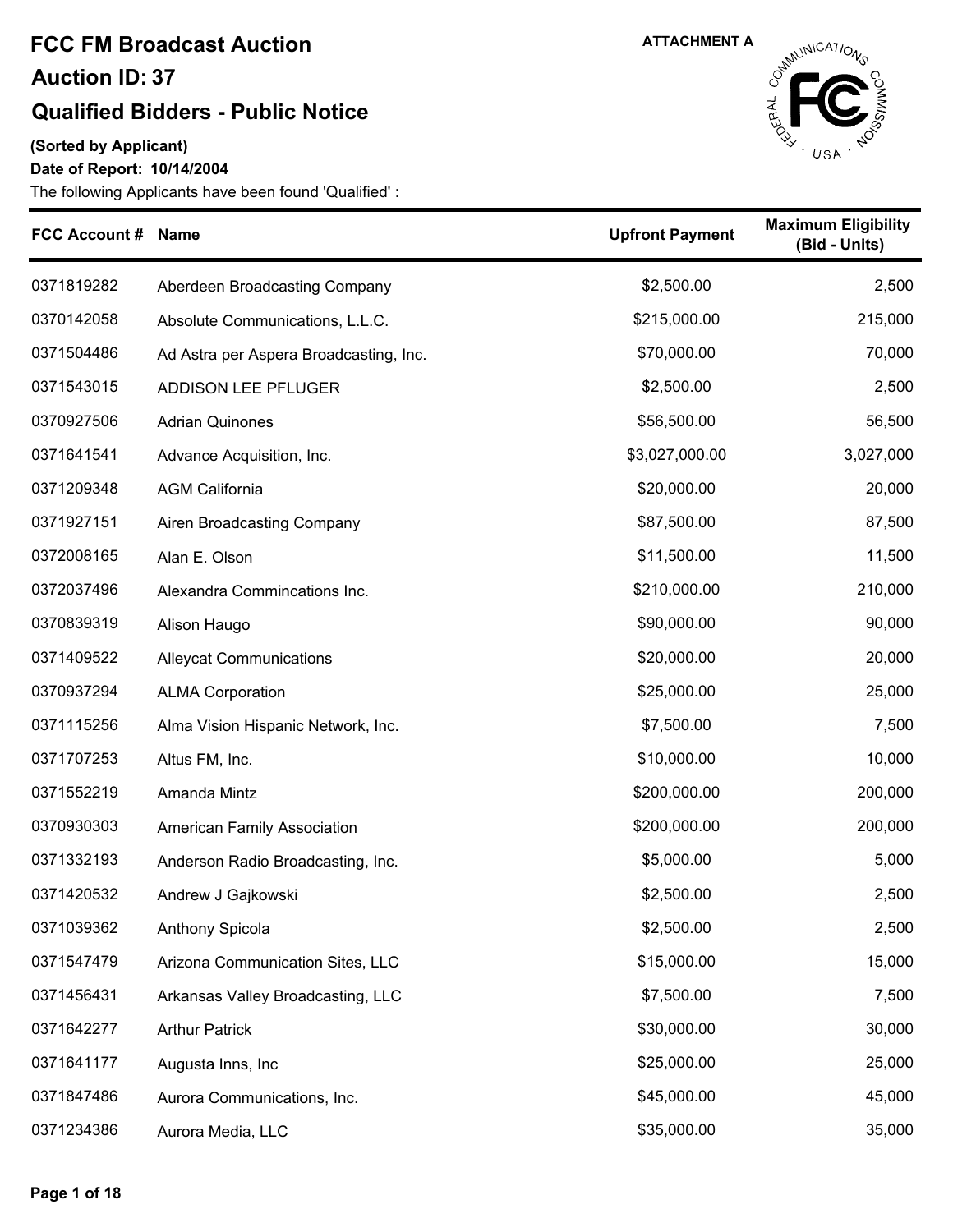#### **Qualified Bidders - Public Notice**

**(Sorted by Applicant)**

**Date of Report: 10/14/2004**



| <b>FCC Account # Name</b> |                                         | <b>Upfront Payment</b> | <b>Maximum Eligibility</b><br>(Bid - Units) |
|---------------------------|-----------------------------------------|------------------------|---------------------------------------------|
| 0371135114                | B & S Broadcasting Co.                  | \$600,000.00           | 600,000                                     |
| 0371634051                | B.I.L., LLC                             | \$199,500.00           | 199,500                                     |
| 0371748053                | Bankers Hill Equities, LLC              | \$40,000.00            | 40,000                                      |
| 0370618099                | <b>Barkeaters Broadcasting Partners</b> | \$20,000.00            | 20,000                                      |
| 0371217479                | <b>Barnegat Capital</b>                 | \$20,000.00            | 20,000                                      |
| 0371103207                | Barry P. Lunderville                    | \$90,000.00            | 90,000                                      |
| 0372209466                | <b>Basin Broadcasting LLC</b>           | \$1,500.00             | 1,500                                       |
| 0371447235                | Bayview Capital Ventures, Inc.          | \$90,000.00            | 90,000                                      |
| 0371119262                | Bechtel Broadcasting, LLC               | \$850,000.00           | 850,000                                     |
| 0371059041                | Ben Tunis Company, Inc.                 | \$175,000.00           | 175,000                                     |
| 0372045265                | <b>Beverly Halpin</b>                   | \$285,000.00           | 285,000                                     |
| 0371434272                | Bicoastal Holdings Co., LLC             | \$90,000.00            | 90,000                                      |
| 0371709075                | Big Broadcasting, Inc.                  | \$25,000.00            | 25,000                                      |
| 0371714136                | Big Island Broadcasting Inc             | \$355,000.00           | 355,000                                     |
| 0371531118                | Bigglesworth Broadcasting, LLC          | \$2,100,000.00         | 2,100,000                                   |
| 0371115204                | <b>Blue Mountain Peak Radio</b>         | \$2,500.00             | 2,500                                       |
| 0371739117                | Bootheel Broadcasting, Inc.             | \$180,000.00           | 180,000                                     |
| 0371641302                | Bott Communications, Inc.               | \$805,000.00           | 805,000                                     |
| 0371902238                | <b>Bradford Caldwell</b>                | \$90,000.00            | 90,000                                      |
| 0371645136                | Brenda L. Hodge-Johnson                 | \$45,000.00            | 45,000                                      |
| 0371747594                | Brewster Community Broadcasting, Inc.   | \$90,000.00            | 90,000                                      |
| 0371655504                | <b>Brian Butler</b>                     | \$50,000.00            | 50,000                                      |
| 0371043578                | Bruce T. Foster                         | \$35,000.00            | 35,000                                      |
| 0371922512                | <b>Bruton Communications LLC</b>        | \$20,000.00            | 20,000                                      |
| 0371643445                | Butler Broadcasting Company, LLC        | \$70,000.00            | 70,000                                      |
| 0372340288                | C.R. COMMUNICATIONS, INC.               | \$10,000.00            | 10,000                                      |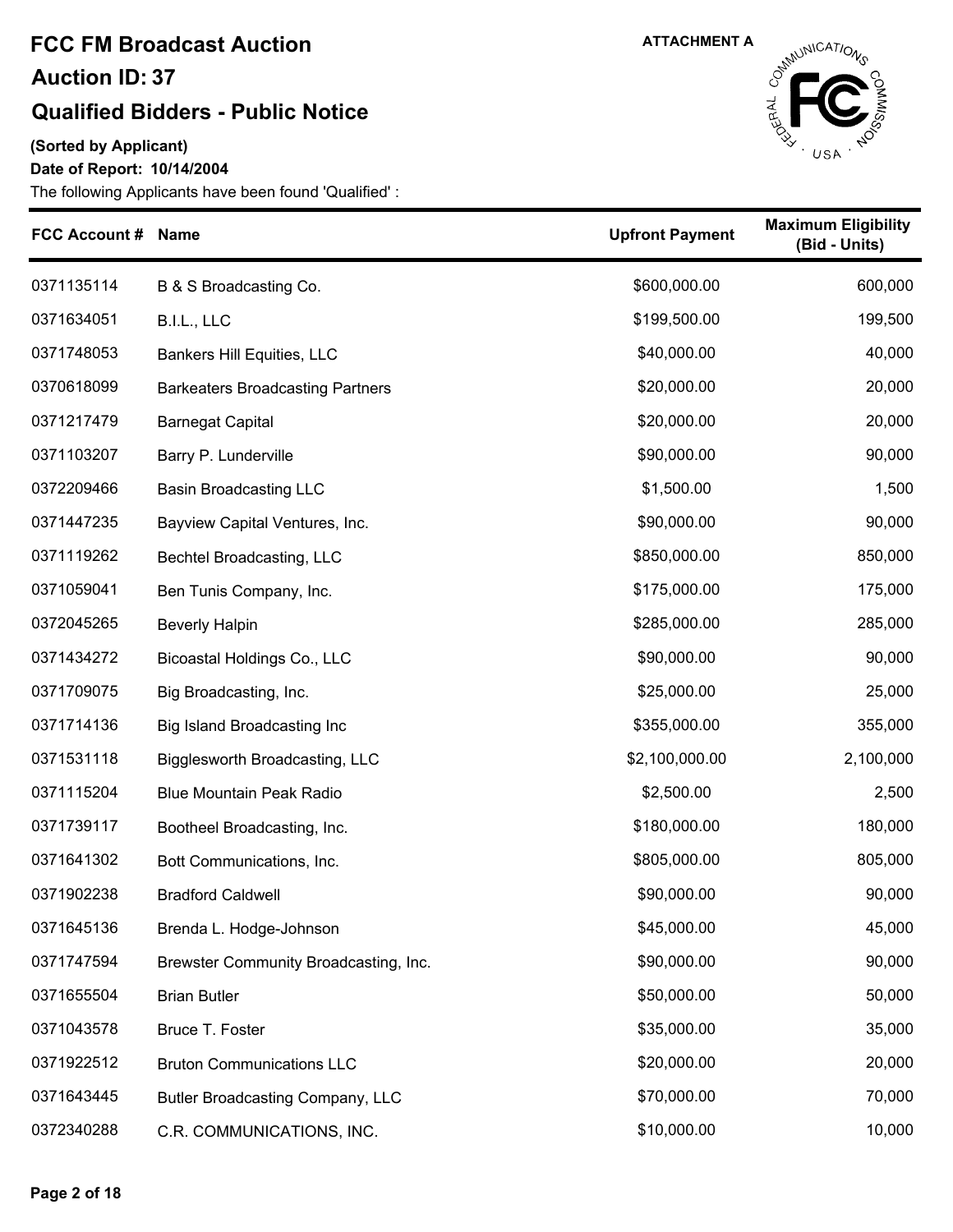#### **Qualified Bidders - Public Notice**

**(Sorted by Applicant)**

**Date of Report: 10/14/2004**



| <b>FCC Account #</b> | <b>Name</b>                             | <b>Upfront Payment</b> | <b>Maximum Eligibility</b><br>(Bid - Units) |
|----------------------|-----------------------------------------|------------------------|---------------------------------------------|
| 0371931589           | <b>California Communications</b>        | \$25,000.00            | 25,000                                      |
| 0371447505           | Calvary Chapel of Olympia               | \$50,000.00            | 50,000                                      |
| 0371849587           | Cameron Broadcasting, Inc.              | \$47,500.00            | 47,500                                      |
| 0371714251           | Capstar TX Limited Partnership          | \$135,000.00           | 135,000                                     |
| 0371544192           | Carl Frye                               | \$5,000.00             | 5,000                                       |
| 0371209522           | Cathedral Communication, LLC            | \$90,000.00            | 90,000                                      |
| 0371302502           | <b>Catholic Media Institute</b>         | \$2,500.00             | 2,500                                       |
| 0371718534           | CCB Texas Licenses, L.P.                | \$35,000.00            | 35,000                                      |
| 0371604114           | CCR-Helena IV, LLC                      | \$50,000.00            | 50,000                                      |
| 0370953239           | CD Broadcasting, Inc.                   | \$50,000.00            | 50,000                                      |
| 0371558315           | CD&L, IIc                               | \$175,000.00           | 175,000                                     |
| 0371839547           | CENTRAL ILLINOIS RADIO FELLOWSHIP, INC. | \$125,000.00           | 125,000                                     |
| 0371518199           | Chadrad Communcations, Inc.             | \$35,000.00            | 35,000                                      |
| 0371632533           | Chaparral Broadcasting, Inc.            | \$426,500.00           | 426,500                                     |
| 0371729519           | <b>Charles Hall</b>                     | \$35,000.00            | 35,000                                      |
| 0371420431           | <b>Charles Williamson</b>               | \$40,000.00            | 40,000                                      |
| 0371909384           | <b>Choice Phone LLC</b>                 | \$70,000.00            | 70,000                                      |
| 0371617395           | Christian Broadcasting, Inc.            | \$150,000.00           | 150,000                                     |
| 0371725297           | Christian Ministries of the Valley      | \$42,500.00            | 42,500                                      |
| 0372112081           | Christina Bourdeaux                     | \$70,000.00            | 70,000                                      |
| 0371640458           | <b>Christopher Miller</b>               | \$70,000.00            | 70,000                                      |
| 0370911139           | Christyahna Broadcasting, Inc.          | \$50,000.00            | 50,000                                      |
| 0371524161           | Chue Charles Vang                       | \$25,000.00            | 25,000                                      |
| 0371749081           | Cimarron Communications Co., LLC        | \$115,000.00           | 115,000                                     |
| 0371534128           | <b>Citadel Broadcasting Company</b>     | \$280,000.00           | 280,000                                     |
| 0371706379           | Citicasters Licenses, L.P. *            | \$175,000.00           | 175,000                                     |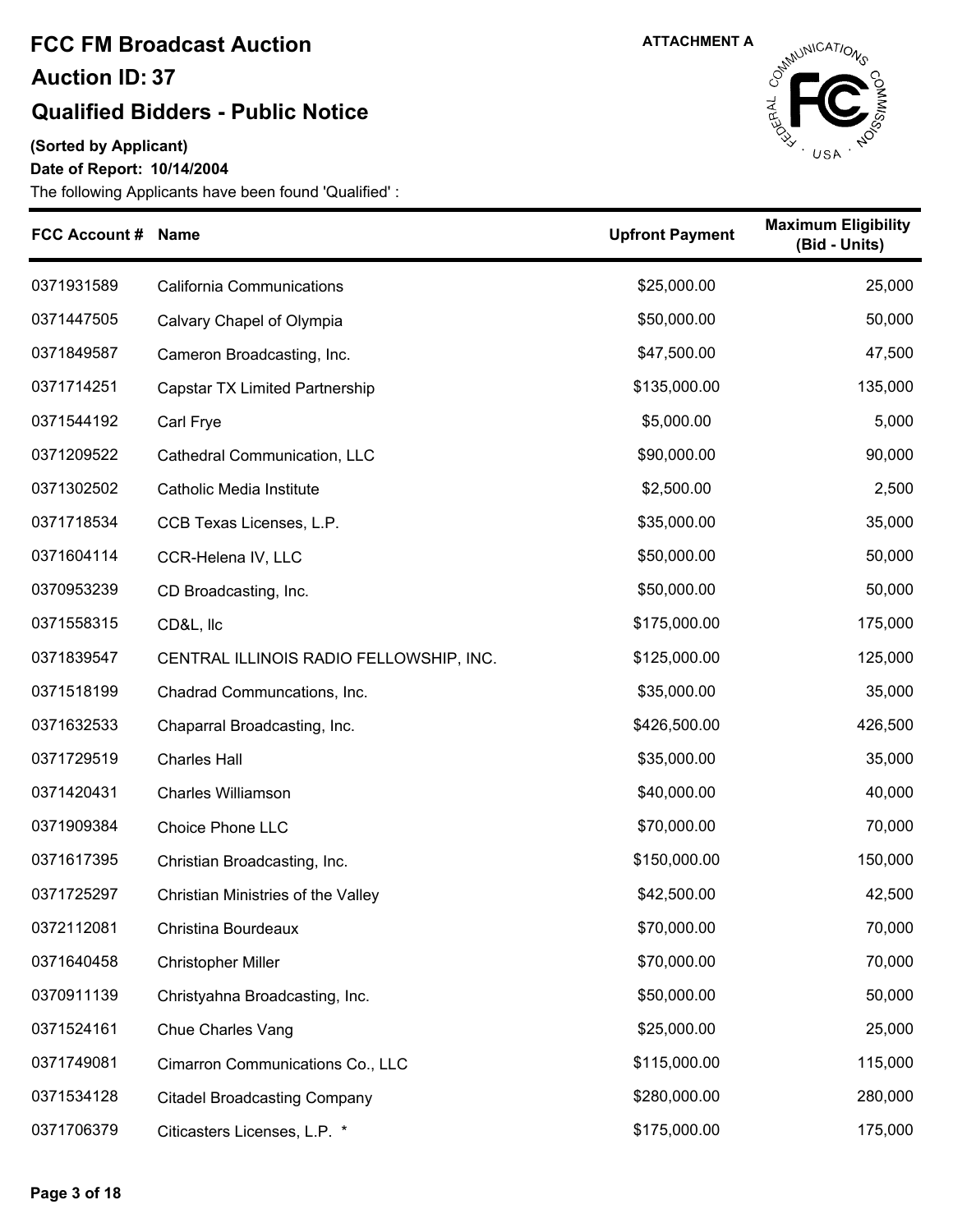### **Qualified Bidders - Public Notice**

**(Sorted by Applicant)**

#### **Date of Report: 10/14/2004**



| FCC Account # Name |                                              | <b>Upfront Payment</b> | <b>Maximum Eligibility</b><br>(Bid - Units) |
|--------------------|----------------------------------------------|------------------------|---------------------------------------------|
| 0372029504         | <b>Clarke Broadcasting Corporation</b>       | \$185,000.00           | 185,000                                     |
| 0371709405         | Clear Channel Broadcasting Licenses, Inc.    | \$25,000.00            | 25,000                                      |
| 0371638113         | Cochise Broadcasting, LLC                    | \$300,000.00           | 300,000                                     |
| 0371005493         | CODO Group, LLC                              | \$756,500.00           | 756,500                                     |
| 0371143221         | College Creek Broadcasting, Inc.             | \$4,000,000.00         | 4,000,000                                   |
| 0371421416         | Coloma Broadcasting, LLC                     | \$190,000.00           | 190,000                                     |
| 0370455098         | CommonBond Media Group, Inc.                 | \$20,000.00            | 20,000                                      |
| 0371203399         | <b>COMMONWEALTH Broadcasting Corporation</b> | \$35,000.00            | 35,000                                      |
| 0370001062         | COMMONWEALTH BROADCASTING GROUP, INC.        | \$290,000.00           | 290,000                                     |
| 0370552051         | Commonwealth Broadcasting, LLC               | \$30,000.00            | 20,000                                      |
| 0370005436         | <b>Community Oriented Radio Partners</b>     | \$4,000.00             | 4,000                                       |
| 0371128362         | <b>COMMUNITY RADIO, INC</b>                  | \$1,840,000.00         | 1,840,000                                   |
| 0371441329         | Community Radio, Inc.                        | \$35,000.00            | 35,000                                      |
| 0371553364         | <b>Conner Media Corporation</b>              | \$5,000.00             | 5,000                                       |
| 0371712341         | Contemporary Communications, LLC             | \$91,500.00            | 91,500                                      |
| 0371405186         | CRB Media, Inc.                              | \$90,000.00            | 90,000                                      |
| 0371314279         | Cumberland Broadcast Group, LLC              | \$5,000.00             | 5,000                                       |
| 0371253292         | <b>Cumulus Licensing LLC</b>                 | \$2,175,000.00         | 2,175,000                                   |
| 0371659268         | Dakota Communications, Ltd.                  | \$5,000.00             | 5,000                                       |
| 0371712501         | Dalhart Radio                                | \$2,500.00             | 2,500                                       |
| 0372356024         | Daniels media                                | \$35,000.00            | 35,000                                      |
| 0371547265         | David L. Smith                               | \$10,000.00            | 10,000                                      |
| 0371540597         | David M Radigan                              | \$5,000.00             | 5,000                                       |
| 0371706497         | David Wilson                                 | \$95,000.00            | 95,000                                      |
| 0371723108         | Dday                                         | \$2,500.00             | 2,500                                       |
| 0371707588         | Delta Media Corporation                      | \$180,000.00           | 120,000                                     |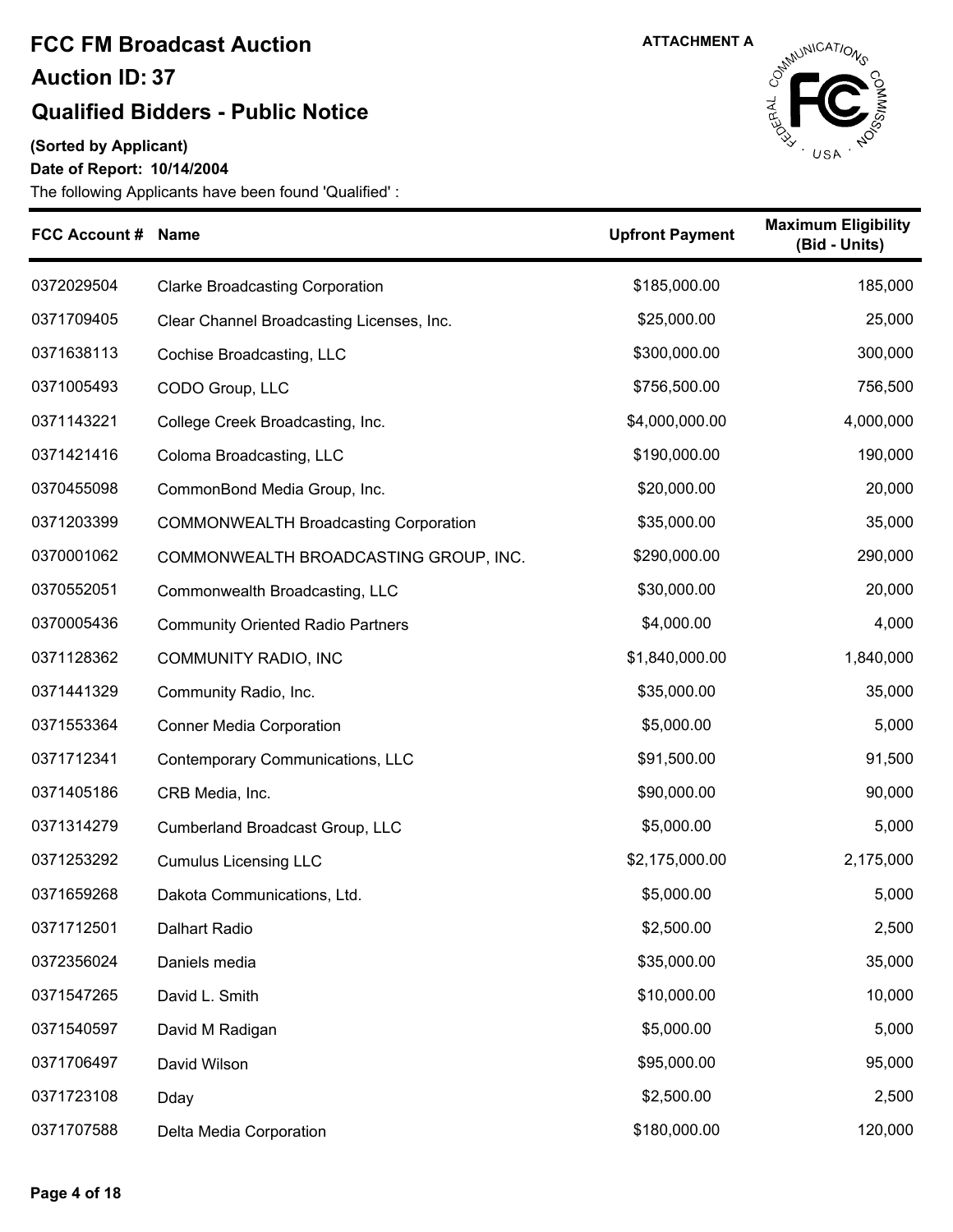#### **Qualified Bidders - Public Notice**

**(Sorted by Applicant)**

**Date of Report: 10/14/2004**



| <b>FCC Account # Name</b> |                                         | <b>Upfront Payment</b> | <b>Maximum Eligibility</b><br>(Bid - Units) |
|---------------------------|-----------------------------------------|------------------------|---------------------------------------------|
| 0371721418                | Denver Educational Broadcasting, Inc.   | \$25,000.00            | 25,000                                      |
| 0371402291                | Desert-Mountain Institute, Inc.         | \$2,500.00             | 2,500                                       |
| 0370918027                | Diana H. Hogg                           | \$465,000.00           | 465,000                                     |
| 0372133008                | DMC Broadcasting Inc.                   | \$65,000.00            | 65,000                                      |
| 0371211053                | Dockins Communications, Inc.            | \$15,000.00            | 15,000                                      |
| 0371139471                | Don Tlapek                              | \$50,000.00            | 50,000                                      |
| 0372344114                | Donegal Enterprises Inc                 | \$5,000.00             | 5,000                                       |
| 0371917023                | Double Diamond Broadcasting, Inc.       | \$200,000.00           | 200,000                                     |
| 0371714414                | Double O Radio Corporation              | \$65,000.00            | 65,000                                      |
| 0371602341                | Douglas Broadcasting, Inc.              | \$7,500.00             | 7,500                                       |
| 0371614035                | Duquesne University of the Holy Ghost   | \$125,000.00           | 125,000                                     |
| 0371048369                | E-String Wireless, Ltd.                 | \$460,000.00           | 460,000                                     |
| 0371434547                | Eagle Communications, Inc.              | \$245,000.00           | 245,000                                     |
| 0371503258                | Earnest R. Hopseker                     | \$1,500.00             | 1,500                                       |
| 0371245461                | <b>Educational Media Foundation</b>     | \$1,200,000.00         | 1,200,000                                   |
| 0372249021                | <b>Edward Magnus</b>                    | \$55,000.00            | 55,000                                      |
| 0371559118                | Edward S. Morgan                        | \$20,000.00            | 20,000                                      |
| 0371437508                | <b>Elko Broadcasting Company</b>        | \$75,000.00            | 75,000                                      |
| 0370803082                | Ellen C. Williams                       | \$15,000.00            | 15,000                                      |
| 0371719176                | Encore Broadcasting, LLC                | \$20,000.00            | 20,000                                      |
| 0371153329                | <b>Endre Kovacs</b>                     | \$26,500.00            | 26,500                                      |
| 0371725272                | Entravision Holdings, LLC               | \$572,500.00           | 572,500                                     |
| 0371555514                | <b>Equinox Broadcasting Corporation</b> | \$50,000.00            | 50,000                                      |
| 0371438437                | Eureka Broadcasting Co., Inc.           | \$90,000.00            | 90,000                                      |
| 0371808552                | F.T.G. Broadcasting, Inc.               | \$150,000.00           | 150,000                                     |
| 0371628578                | Family Life Ministries, Inc.            | \$50,000.00            | 50,000                                      |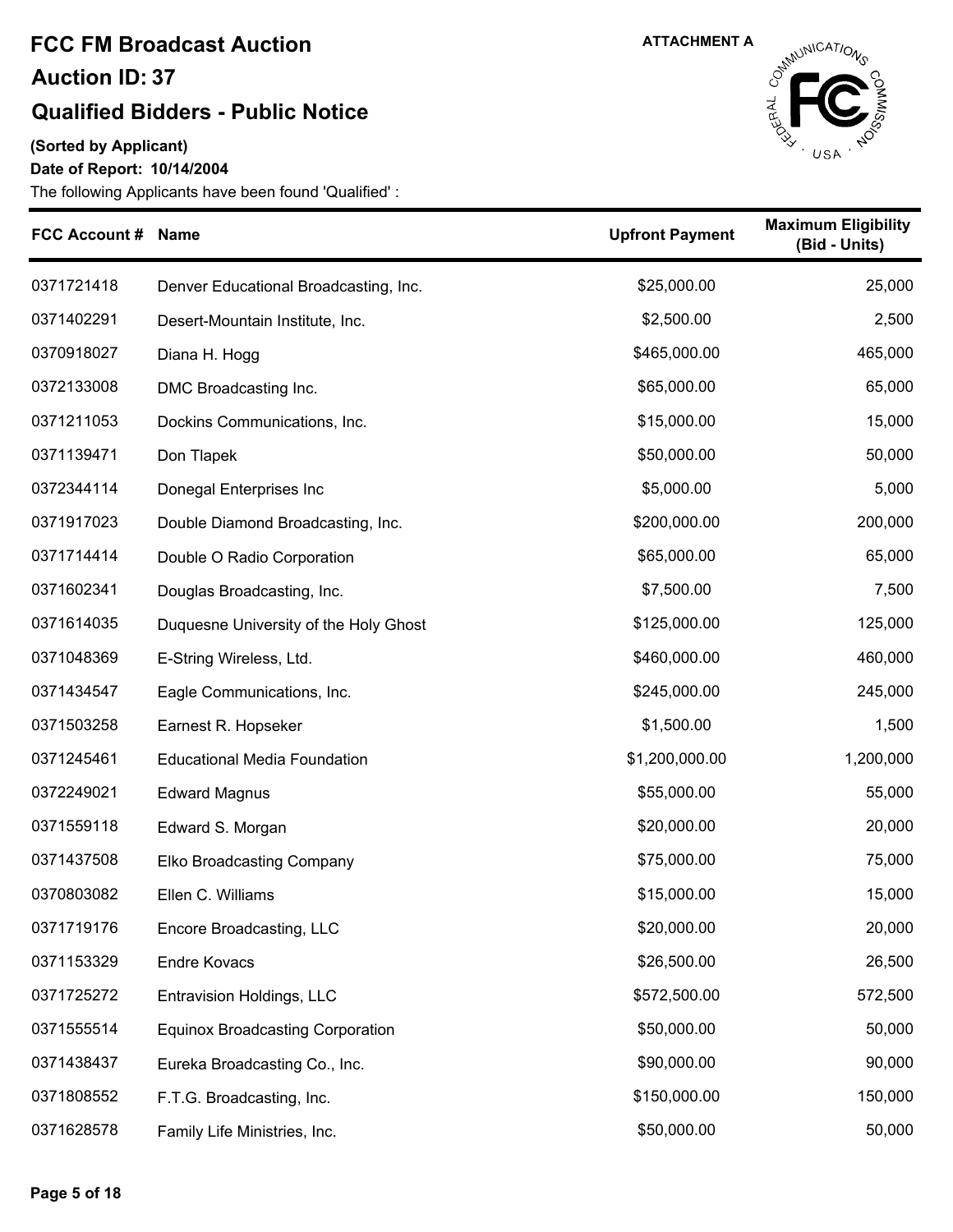### **Qualified Bidders - Public Notice**

**(Sorted by Applicant)**

**Date of Report: 10/14/2004**



| FCC Account # Name |                                            | <b>Upfront Payment</b> | <b>Maximum Eligibility</b><br>(Bid - Units) |
|--------------------|--------------------------------------------|------------------------|---------------------------------------------|
| 0371455314         | Family Stations, Inc.                      | \$2,482,500.00         | 2,482,500                                   |
| 0372132492         | Family Voice Communications, LLC           | \$21,000.00            | 21,000                                      |
| 0371349118         | Farmworker Educational Radio Network, Inc. | \$82,500.00            | 82,500                                      |
| 0371724193         | <b>Fields Pond Group</b>                   | \$330,000.00           | 330,000                                     |
| 0371547232         | Fifth Avenue Broadcasting Company, Inc.    | \$200,000.00           | 200,000                                     |
| 0371750571         | <b>Fireside Media</b>                      | \$50,000.00            | 50,000                                      |
| 0371541425         | First Media Radio, LLC.                    | \$70,000.00            | 70,000                                      |
| 0371413597         | Fisher Radio Regional Group, Inc.          | \$200,000.00           | 200,000                                     |
| 0371546547         | FLAGSHIP COMMUNICATIONS, INC.              | \$31,500.00            | 31,500                                      |
| 0371617547         | FM Idaho Co., LLC                          | \$160,000.00           | 160,000                                     |
| 0371436233         | Four Rivers Broadcasting, Inc.             | \$20,000.00            | 20,000                                      |
| 0370948255         | Frightmare, LLC                            | \$1,000,000.00         | 1,000,000                                   |
| 0371113068         | <b>Fuller Belendiuk Broadcasting</b>       | \$415,000.00           | 415,000                                     |
| 0371631224         | FUN-TAN PROMOTIONS, Inc.                   | \$31,500.00            | 31,500                                      |
| 0371652514         | FWJR Communications, Inc.                  | \$36,500.00            | 36,500                                      |
| 0370912032         | <b>Gary Katz</b>                           | \$45,000.00            | 45,000                                      |
| 0371038102         | Gary P. Savoie                             | \$70,000.00            | 70,000                                      |
| 0371829543         | GBH Telecommunications, Inc.               | \$90,000.00            | 90,000                                      |
| 0371949167         | George S. Flinn, Jr.                       | \$2,500,000.00         | 2,500,000                                   |
| 0371004437         | <b>Gerald Benavides</b>                    | \$90,500.00            | 90,500                                      |
| 0371105176         | Gerald M. Vigil                            | \$25,000.00            | 25,000                                      |
| 0371340210         | Glory Communications, Inc.                 | \$161,500.00           | 161,500                                     |
| 0371326561         | Good News Radio, Inc.                      | \$25,000.00            | 25,000                                      |
| 0371615467         | Graham Newspapers, Inc.                    | \$10,000.00            | 10,000                                      |
| 0371725293         | Grand Valley Public Radio Co., Inc.        | \$90,000.00            | 90,000                                      |
| 0371445092         | Great Plains Strategies, Inc.              | \$149,000.00           | 149,000                                     |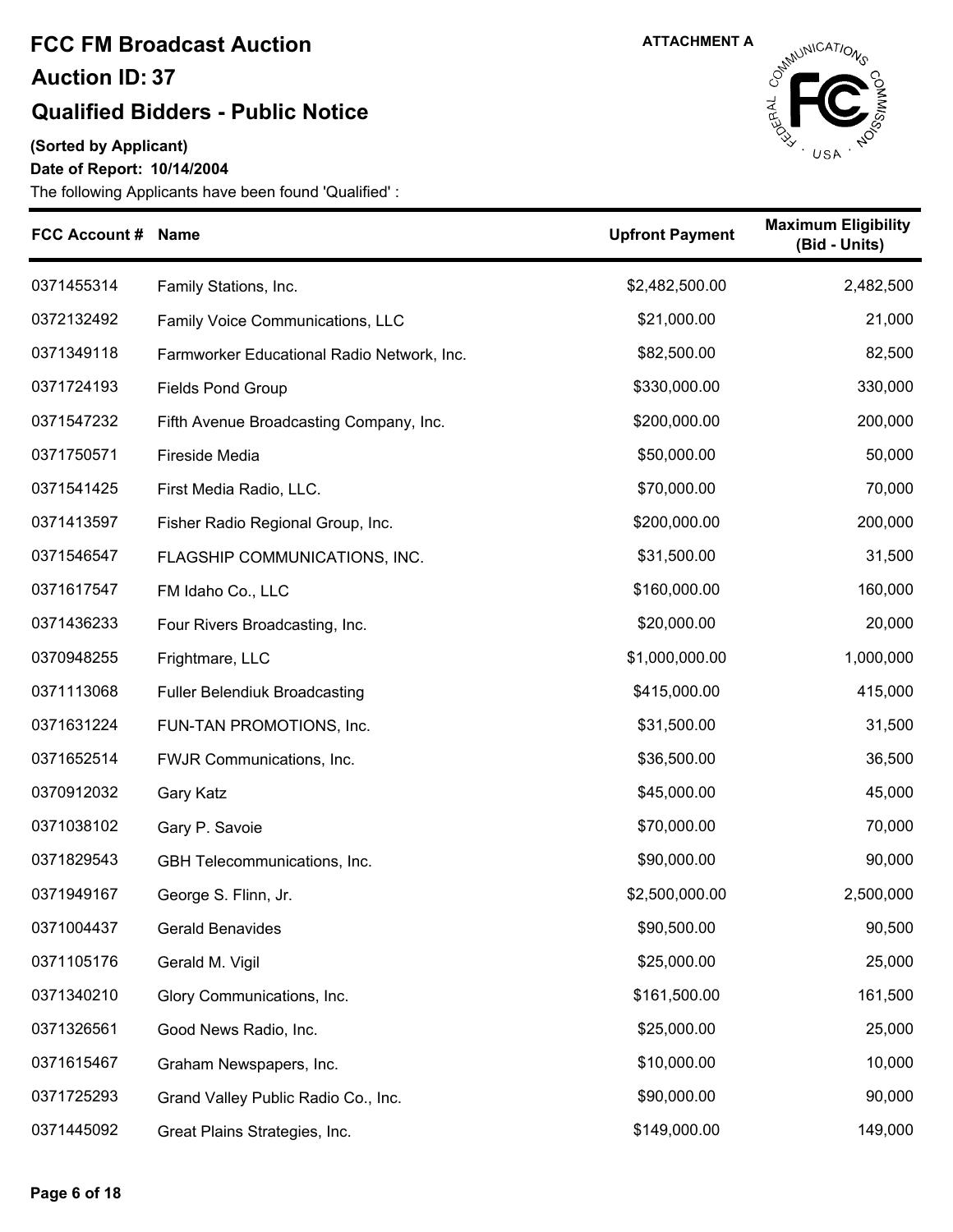### **Qualified Bidders - Public Notice**

**(Sorted by Applicant)**

**Date of Report: 10/14/2004**



| FCC Account # Name |                                                   | <b>Upfront Payment</b> | <b>Maximum Eligibility</b><br>(Bid - Units) |
|--------------------|---------------------------------------------------|------------------------|---------------------------------------------|
| 0371125413         | Guam Broadcast Services, Inc.                     | \$70,000.00            | 70,000                                      |
| 0371017134         | Guardian Communications, Inc.                     | \$30,000.00            | 30,000                                      |
| 0370226383         | Gulf Shores Broadcasting, Inc.                    | \$15,000.00            | 15,000                                      |
| 0371357466         | Guyann Corp                                       | \$85,000.00            | 85,000                                      |
| 0370612492         | Hall Communications, Inc.                         | \$105,000.00           | 105,000                                     |
| 0370855494         | Hallwood Partners Inc.                            | \$140,000.00           | 140,000                                     |
| 0370955366         | Harold Kozlowski                                  | \$9,000.00             | 9,000                                       |
| 0371229126         | Heidi A. Olivares d/b/a/ La Nina Education Assoc. | \$90,000.00            | 90,000                                      |
| 0371638416         | Hellroaring Communications L.L.C.                 | \$20,000.00            | 20,000                                      |
| 0371823476         | Henson Media, Inc.                                | \$235,000.00           | 235,000                                     |
| 0371257584         | Herman J. Elenbaas                                | \$150,000.00           | 150,000                                     |
| 0371532041         | Hilda Weigle Berry                                | \$1,500.00             | 1,500                                       |
| 0372018153         | Hispanic Target Media, Inc.                       | \$524,500.00           | 524,500                                     |
| 0370735306         | <b>Hodson Broadcasting</b>                        | \$65,000.00            | 43,334                                      |
| 0371746244         | Holladay Broadcasting of Louisiana, L.L.C.        | \$65,000.00            | 65,000                                      |
| 0371406102         | Hometown Broadcasting of Danville, Inc.           | \$50,000.00            | 50,000                                      |
| 0371656107         | HOMETOWN BROADCASTING, INC.                       | \$95,000.00            | 95,000                                      |
| 0371521226         | Hooterville Broadcasting, Inc.                    | \$25,000.00            | 25,000                                      |
| 0371735068         | Horizon Broadcasting Group LLC                    | \$20,000.00            | 20,000                                      |
| 0371659194         | Howard E Hale                                     | \$15,000.00            | 15,000                                      |
| 0371356112         | Howard G. Bill                                    | \$280,000.00           | 280,000                                     |
| 0371517338         | Huryan Family Media, LLC                          | \$10,000.00            | 10,000                                      |
| 0371817011         | Icicle Broadcasting Inc.                          | \$22,500.00            | 22,500                                      |
| 0371704146         | Idaho Wireless Corporation                        | \$20,000.00            | 20,000                                      |
| 0371657464         | Illinois Lotus Corp.                              | \$40,000.00            | 40,000                                      |
| 0371433383         | In Vibration, Inc.                                | \$46,500.00            | 46,500                                      |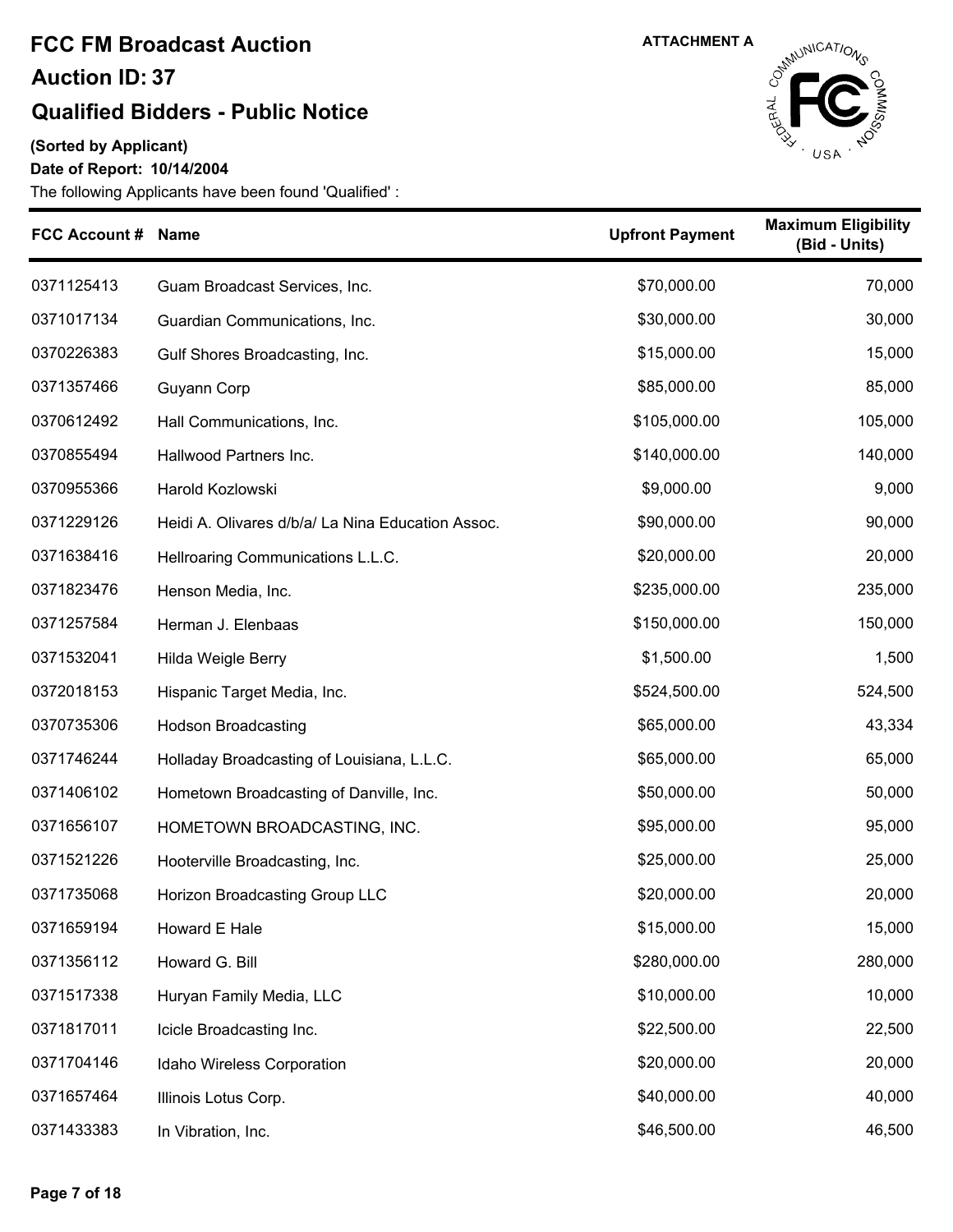#### **Qualified Bidders - Public Notice**

**(Sorted by Applicant)**

#### **Date of Report: 10/14/2004**



| <b>FCC Account # Name</b> |                                              | <b>Upfront Payment</b> | <b>Maximum Eligibility</b><br>(Bid - Units) |
|---------------------------|----------------------------------------------|------------------------|---------------------------------------------|
| 0372146057                | Intermountain Media, LLC                     | \$209,000.00           | 209,000                                     |
| 0371008321                | lorio Broadcasting, Inc.                     | \$235,000.00           | 235,000                                     |
| 0370808121                | Iroquois County Broadcasting Company         | \$25,000.00            | 25,000                                      |
| 0371752323                | <b>Island Media</b>                          | \$3,000.00             | 3,000                                       |
| 0371618116                | J. & J. Fritz Media, Ltd.                    | \$5,000.00             | 5,000                                       |
| 0371502432                | James B. Benns                               | \$70,000.00            | 70,000                                      |
| 0371720043                | James D. Glassman                            | \$70,000.00            | 70,000                                      |
| 0371524459                | James David McDaniel                         | \$300,000.00           | 300,000                                     |
| 0371750559                | James Falcon                                 | \$137,500.00           | 137,500                                     |
| 0371104319                | James K. Davis                               | \$1,500.00             | 1,500                                       |
| 0371559104                | James R. Walker                              | \$201,500.00           | 201,500                                     |
| 0371517523                | James River Broadcasting, Inc.               | \$83,000.00            | 83,000                                      |
| 0371213425                | James S. Bumpous d/b/a/ Yellow Dog radio     | \$14,000.00            | 14,000                                      |
| 0371430543                | James Vincent Johnson                        | \$102,500.00           | 102,500                                     |
| 0372156146                | Janet E. Laytham                             | \$50,000.00            | 50,000                                      |
| 0371657094                | Janet Jensen                                 | \$70,000.00            | 70,000                                      |
| 0371442589                | Jeff Huffman                                 | \$10,000.00            | 10,000                                      |
| 0370937389                | Jeffrey Bradley                              | \$20,000.00            | 20,000                                      |
| 0371339248                | JER Licenses, LLC                            | \$282,500.00           | 282,500                                     |
| 0371316525                | Jeremy Itz                                   | \$2,500.00             | 2,500                                       |
| 0371229292                | Jesse Portillo d/b/a Big Radio Productions * | \$40,000.00            | 40,000                                      |
| 0371528097                | JMD, Inc.                                    | \$125,000.00           | 125,000                                     |
| 0370011112                | Jodesha Broadcasting, Inc.                   | \$77,500.00            | 77,500                                      |
| 0371224504                | Joel J. Kinlow                               | \$55,000.00            | 55,000                                      |
| 0371548293                | Joel W. Hanson                               | \$90,000.00            | 90,000                                      |
| 0371357337                | JoeMyers Productions, Inc.                   | \$70,000.00            | 70,000                                      |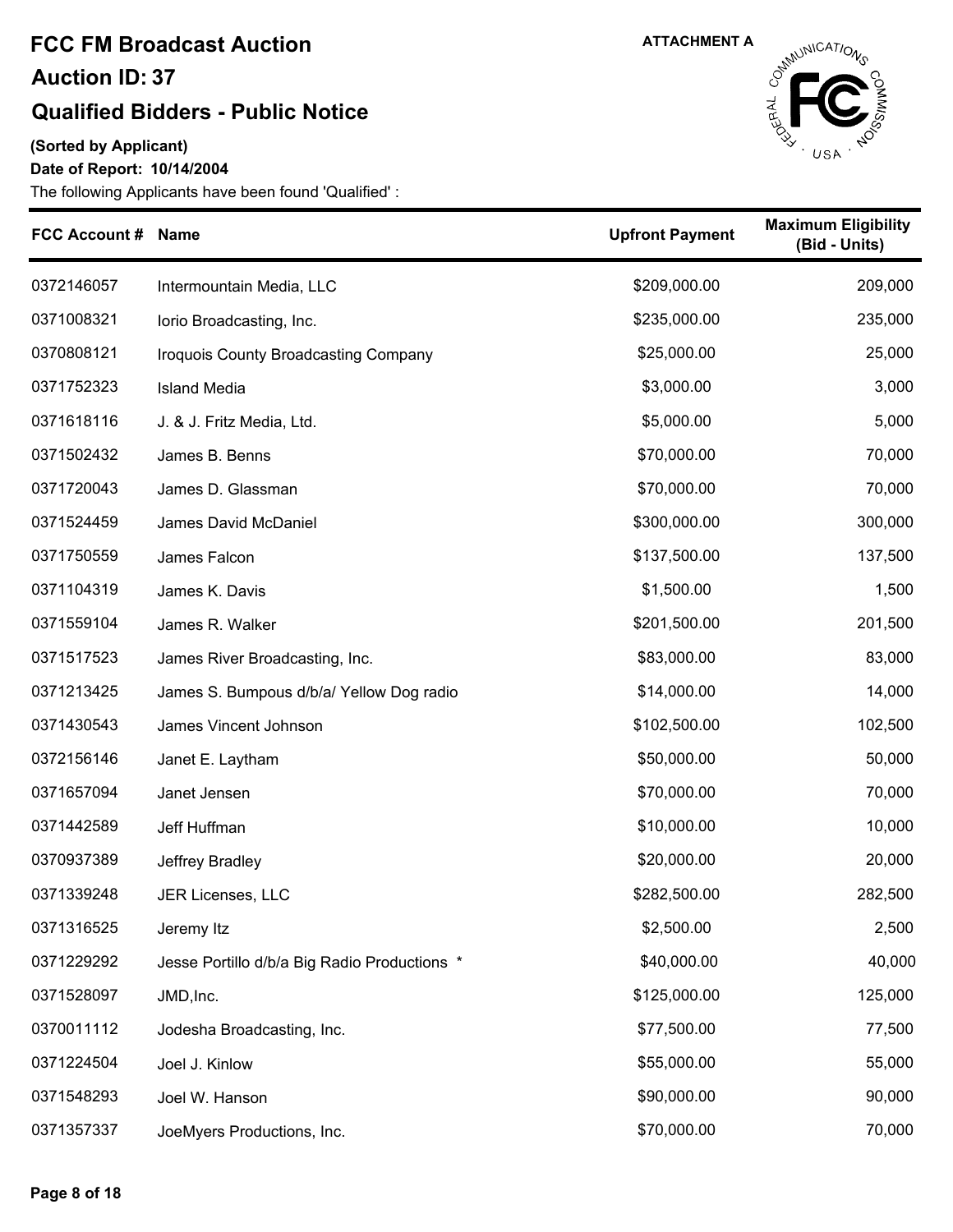#### **Qualified Bidders - Public Notice**

**(Sorted by Applicant)**

**Date of Report: 10/14/2004**



| <b>FCC Account #</b> | <b>Name</b>                        | <b>Upfront Payment</b> | <b>Maximum Eligibility</b><br>(Bid - Units) |
|----------------------|------------------------------------|------------------------|---------------------------------------------|
| 0371643091           | John H. King                       | \$70,000.00            | 70,000                                      |
| 0370942223           | John J. Fuller                     | \$90,000.00            | 90,000                                      |
| 0372318438           | JOHN M MCKINLEY *                  | \$1,500.00             | 1,500                                       |
| 0371712004           | John Squyres                       | \$125,000.00           | 125,000                                     |
| 0370054324           | Jon Nida                           | \$70,000.00            | 70,000                                      |
| 0371230459           | Jordan E. Zeller                   | \$5,500.00             | 5,500                                       |
| 0371249585           | Jose Cardoza Vasquez               | \$10,000.00            | 10,000                                      |
| 0371541298           | JPI Radio, Inc.                    | \$2,500.00             | 2,500                                       |
| 0371659516           | <b>JPR Foundation</b>              | \$20,000.00            | 20,000                                      |
| 0370958398           | Julie Epperson                     | \$545,000.00           | 545,000                                     |
| 0371810314           | K & D Group, Inc.                  | \$2,500.00             | 2,500                                       |
| 0371556177           | Kansas City Catholic Network, Inc. | \$375,000.00           | 375,000                                     |
| 0371453441           | KASA FAMILY LIMITED PARTNERSHIP    | \$157,500.00           | 157,500                                     |
| 0371058247           | <b>Keily Miller</b>                | \$6,500.00             | 6,500                                       |
| 0371552129           | Kelly Research, Inc.               | \$26,500.00            | 26,500                                      |
| 0370913261           | Kemp Communications, Inc.          | \$844,000.00           | 844,000                                     |
| 0371632546           | Kenneth W. Kuenzie                 | \$15,000.00            | 15,000                                      |
| 0371741323           | kent smith                         | \$2,500.00             | 2,500                                       |
| 0371755464           | Kevin M. Fitzgerald                | \$24,000.00            | 24,000                                      |
| 0371932056           | <b>Kevin Terry</b>                 | \$205,000.00           | 205,000                                     |
| 0371641383           | Keystone Broadcasting Corporation  | \$15,000.00            | 15,000                                      |
| 0371215394           | KLZ Radio, Inc.                    | \$92,500.00            | 92,500                                      |
| 0371607539           | KM Communications, Inc.            | \$675,000.00           | 675,000                                     |
| 0371755139           | KMB Broadcasting, Inc.             | \$80,000.00            | 80,000                                      |
| 0371057177           | <b>KMBQ Corporation</b>            | \$125,000.00           | 125,000                                     |
| 0371427515           | KNZA, Inc.                         | \$10,000.00            | 10,000                                      |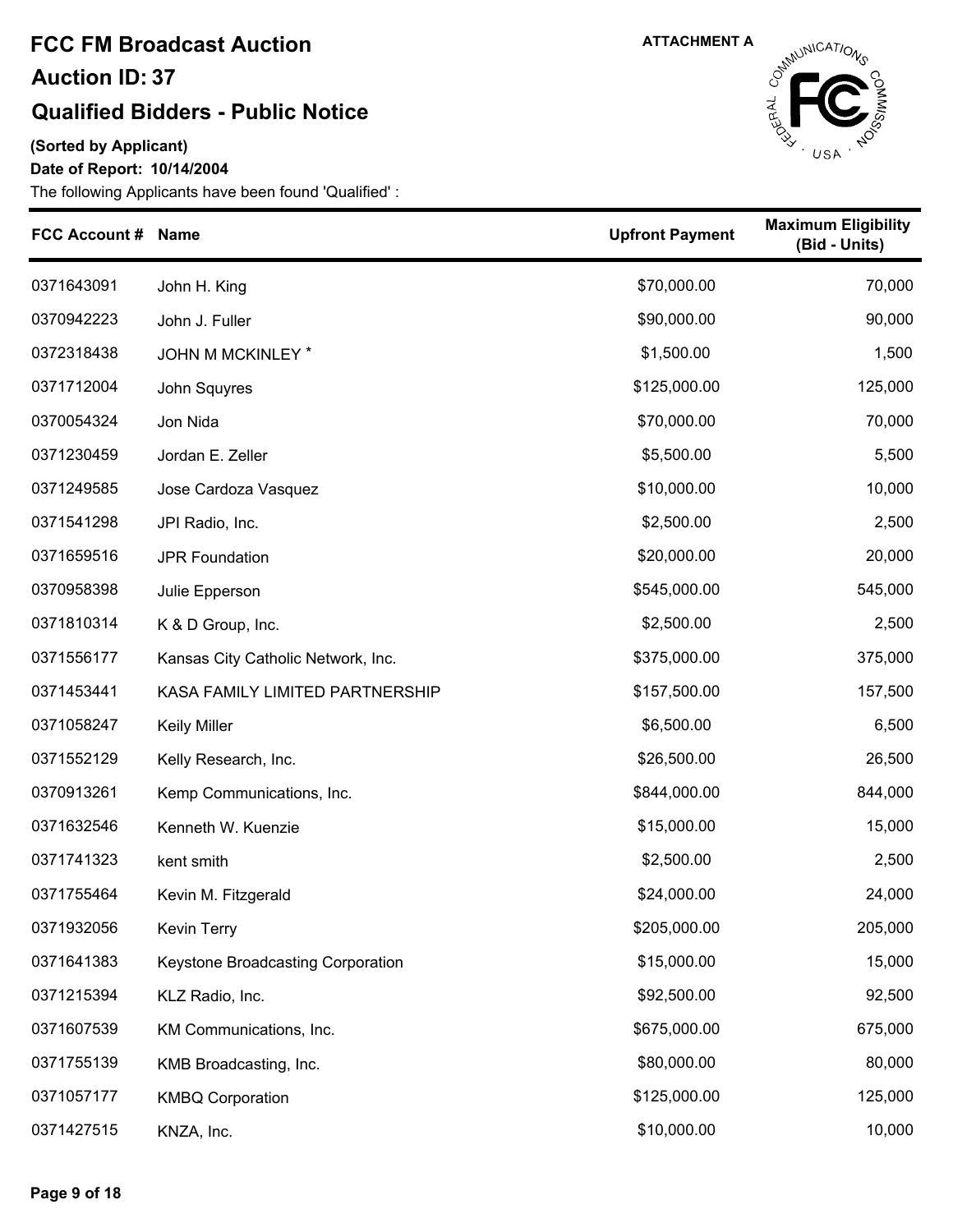#### **Qualified Bidders - Public Notice**

**(Sorted by Applicant)**

**Date of Report: 10/14/2004**



| <b>FCC Account # Name</b> |                                       | <b>Upfront Payment</b> | <b>Maximum Eligibility</b><br>(Bid - Units) |
|---------------------------|---------------------------------------|------------------------|---------------------------------------------|
| 0371358532                | KOFI, Inc.                            | \$50,000.00            | 50,000                                      |
| 0371106162                | Kona Coast Radio, LLC                 | \$948,000.00           | 948,000                                     |
| 0371430405                | KRJG, Inc.                            | \$221,250.00           | 221,250                                     |
| 0371127024                | KSRM, Inc.                            | \$25,000.00            | 25,000                                      |
| 0370855069                | Kudzu Communications, Inc.            | \$160,000.00           | 160,000                                     |
| 0371108274                | <b>KXLQ Insight Sports LLC</b>        | \$50,000.00            | 50,000                                      |
| 0371412563                | L. Topaz Enterprises, Inc.            | \$88,000.00            | 88,000                                      |
| 0372029285                | La Favorita Broadcasting, Inc.        | \$65,000.00            | 65,000                                      |
| 0371256077                | La Isla Radio Group, Inc.             | \$20,000.00            | 20,000                                      |
| 0371807561                | La Promesa Foundation                 | \$5,000.00             | 5,000                                       |
| 0371231118                | LaGrange Broadcasting Corporation     | \$22,500.00            | 22,500                                      |
| 0371057155                | Lake Michigan Broadcasting, Inc       | \$35,000.00            | 35,000                                      |
| 0371450486                | LANCE BROADCASTING LLC                | \$25,000.00            | 25,000                                      |
| 0371838599                | Larry Dean                            | \$2,500.00             | 2,500                                       |
| 0371605453                | Legend Communications of Wyoming, LLC | \$72,500.00            | 72,500                                      |
| 0371250412                | <b>LEON HUNT</b>                      | \$35,000.00            | 35,000                                      |
| 0370900413                | Lexington Park Broadcasters, Inc.     | \$75,000.00            | 75,000                                      |
| 0370012566                | Lina Jones                            | \$530,000.00           | 530,000                                     |
| 0371204352                | LKCM Radio Group, LP                  | \$210,000.00           | 210,000                                     |
| 0372108132                | Lois A. Mandel                        | \$70,000.00            | 70,000                                      |
| 0372044097                | Longfoot Communications LLC           | \$35,000.00            | 35,000                                      |
| 0371249325                | Lorenz Proietti                       | \$160,000.00           | 160,000                                     |
| 0371405534                | Lou Silverstein                       | \$70,000.00            | 70,000                                      |
| 0371655326                | Louis Vitali                          | \$140,000.00           | 140,000                                     |
| 0371609351                | Lovcom, Inc.                          | \$70,000.00            | 70,000                                      |
| 0371314579                | LP Broadcasting Partnership           | \$127,500.00           | 127,500                                     |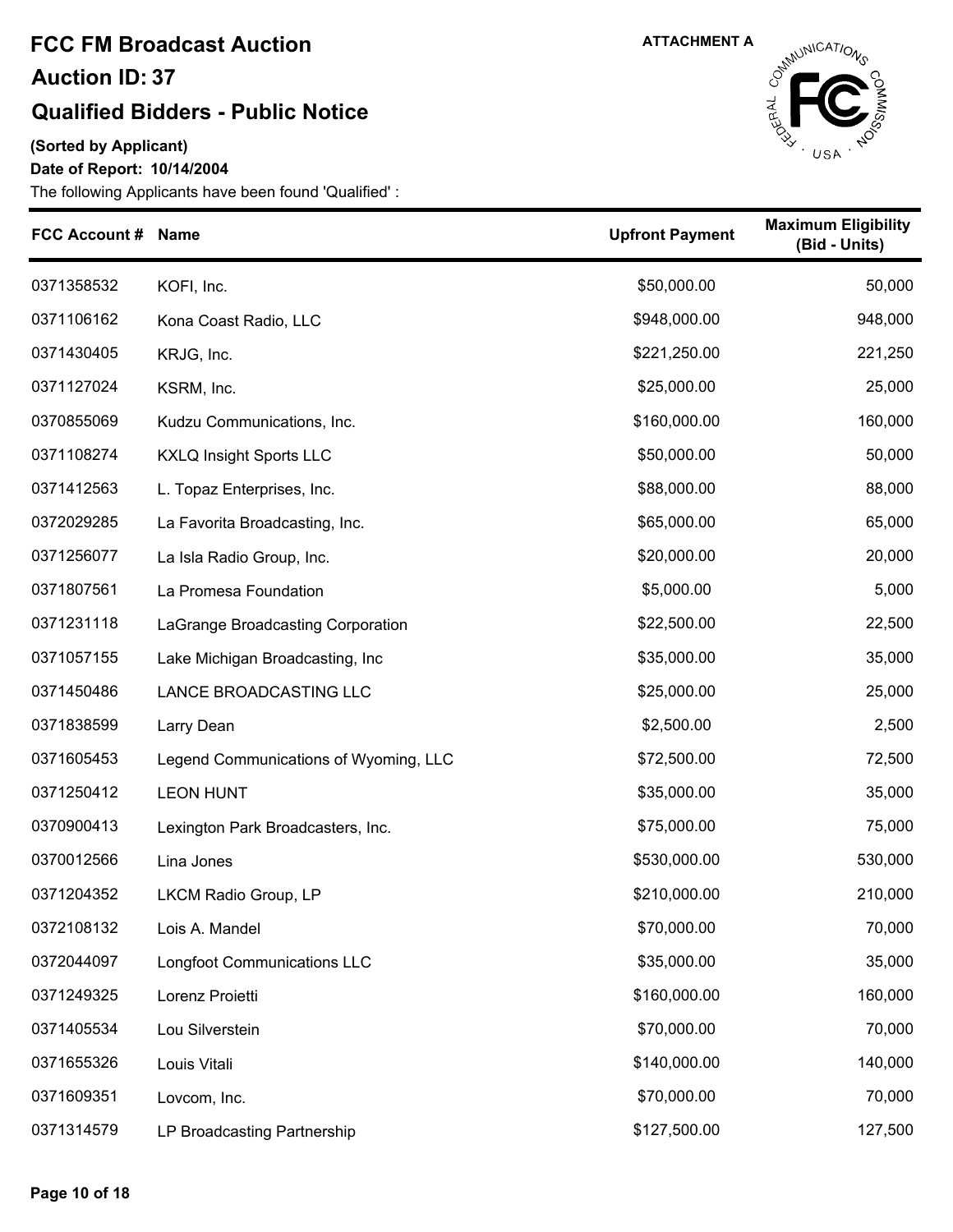#### **Qualified Bidders - Public Notice**

**(Sorted by Applicant)**

#### **Date of Report: 10/14/2004**



| FCC Account # Name |                                          | <b>Upfront Payment</b> | <b>Maximum Eligibility</b><br>(Bid - Units) |
|--------------------|------------------------------------------|------------------------|---------------------------------------------|
| 0371211109         | LUK Broadcasting, LLC                    | \$10,858,500.00        | 10,858,500                                  |
| 0371021391         | M&M Broadcasters, Ltd.                   | \$15,000.00            | 15,000                                      |
| 0371957258         | M. Kent Frandsen                         | \$87,500.00            | 87,500                                      |
| 0371003467         | Magnum Broadcasting, Inc.                | \$35,000.00            | 35,000                                      |
| 0370024288         | <b>Malvern Entertainment Corporation</b> | \$120,000.00           | 120,000                                     |
| 0371038139         | Marcos Rodriguez c/o Cohn and Marks LLP  | \$50,000.00            | 50,000                                      |
| 0371739199         | Marfa Radio, Inc.                        | \$2,500.00             | 2,500                                       |
| 0371624007         | Mark and Mickie Evans *                  | \$2,500.00             | 2,500                                       |
| 0370052267         | Mark T. Hogan                            | \$1,500.00             | 1,500                                       |
| 0371132487         | Marquee Broadcasting, Inc.               | \$125,000.00           | 125,000                                     |
| 0371447187         | Martin L. Gibbs                          | \$7,500.00             | 7,500                                       |
| 0371314299         | Mary Ketelsen                            | \$125,000.00           | 125,000                                     |
| 0371043243         | Massmedia, Inc.                          | \$200,000.00           | 200,000                                     |
| 0371745506         | Matinee Radio, LLC                       | \$81,500.00            | 81,500                                      |
| 0371636101         | Matthew Provenzano                       | \$30,000.00            | 30,000                                      |
| 0372232563         | Maxim Media *                            | \$90,000.00            | 90,000                                      |
| 0371503306         | MBC Grand Broadcasting, Inc.             | \$70,000.00            | 70,000                                      |
| 0371508243         | McCook Radio Group                       | \$215,000.00           | 215,000                                     |
| 0371453367         | Metro Broadcasters - Texas, Inc.         | \$15,000.00            | 15,000                                      |
| 0372017305         | Michael B. Glinter                       | \$1,500.00             | 1,500                                       |
| 0371612543         | MID SOUTH COMMUINICATIONS COMPANY, INC.  | \$15,000.00            | 15,000                                      |
| 0370929583         | Midcontinent Radio of South Dakota, Inc. | \$125,000.00           | 125,000                                     |
| 0371841301         | Milner Broadcasting Co.                  | \$95,000.00            | 95,000                                      |
| 0370429322         | Minas Management Nevada, Inc.            | \$15,000.00            | 15,000                                      |
| 0371646548         | Minnesota Public Radio                   | \$25,000.00            | 25,000                                      |
| 0371107288         | Minnesota Valley Broadcasting Co.        | \$120,000.00           | 120,000                                     |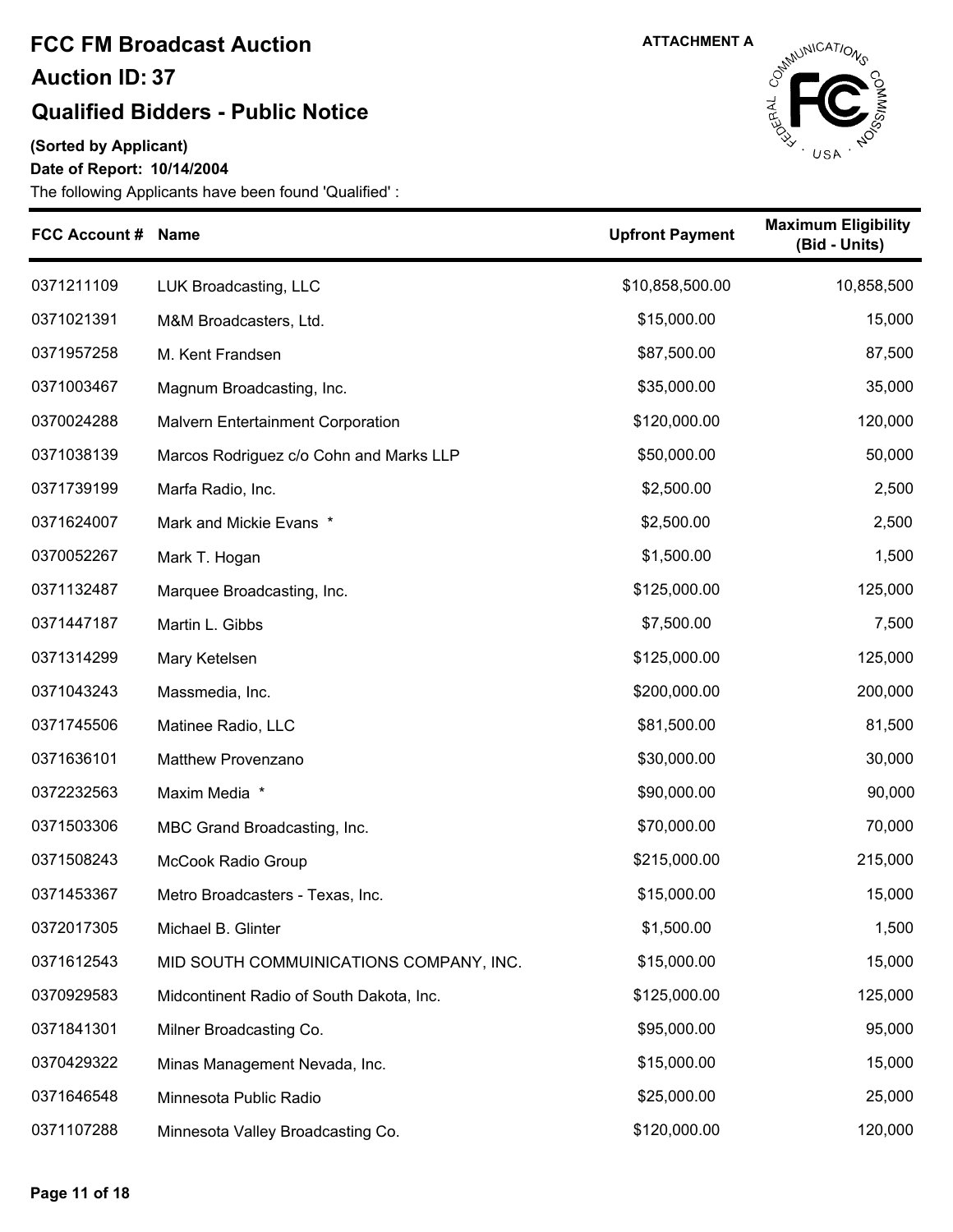### **Qualified Bidders - Public Notice**

**(Sorted by Applicant)**

**Date of Report: 10/14/2004**



| <b>FCC Account #</b> | <b>Name</b>                                    | <b>Upfront Payment</b> | <b>Maximum Eligibility</b><br>(Bid - Units) |
|----------------------|------------------------------------------------|------------------------|---------------------------------------------|
| 0371623401           | Moon Holdings, LLC                             | \$177,500.00           | 177,500                                     |
| 0371250105           | Multicultural Radio Broadcasting Licensee, LLC | \$190,000.00           | 190,000                                     |
| 0371030065           | Multimedia Holdings Corporation                | \$125,000.00           | 125,000                                     |
| 0371328346           | Munbilla Broadcast Properties, Ltd.            | \$2,500.00             | 2,500                                       |
| 0371633387           | Nampa Leasing Co., LLC                         | \$39,000.00            | 39,000                                      |
| 0371553002           | Nassau Broadcasting Holdings, Inc.             | \$255,000.00           | 255,000                                     |
| 0371845211           | Nassawadox Broadcasting Company                | \$20,000.00            | 20,000                                      |
| 0371621218           | Natural Broadcast Systems, Inc.                | \$70,000.00            | 70,000                                      |
| 0371929307           | Nevada Public Radio                            | \$75,000.00            | 75,000                                      |
| 0371351531           | New Hampshire Public Radio                     | \$35,000.00            | 35,000                                      |
| 0371324425           | New Mind Broadcasting, LLC                     | \$30,000.00            | 30,000                                      |
| 0370342472           | New Star Broadcasting LLC                      | \$5,500.00             | 5,500                                       |
| 0371442551           | NT Radio, LLC                                  | \$1,350,000.00         | 1,350,000                                   |
| 0370117235           | Ortega Media                                   | \$125,000.00           | 125,000                                     |
| 0372158142           | Owensville Communication LLC                   | \$25,000.00            | 25,000                                      |
| 0371402365           | PACIFIC EMPIRE RADIO CORP                      | \$250,000.00           | 250,000                                     |
| 0370243438           | Palomas Broadcasting LLC                       | \$50,000.00            | 50,000                                      |
| 0371637525           | Pamal Broadcasting, Ltd.                       | \$119,000.00           | 119,000                                     |
| 0372106147           | Parallel Broadcasting, Inc.                    | \$50,000.00            | 50,000                                      |
| 0372207546           | PATRICIA VAN ZANDT                             | \$784,000.00           | 784,000                                     |
| 0371943134           | Paul M. Anderson                               | \$35,000.00            | 35,000                                      |
| 0371425393           | Paula J. Teegardin                             | \$35,000.00            | 35,000                                      |
| 0371536153           | Pecos Valley Broadcasting Company              | \$70,000.00            | 70,000                                      |
| 0371446376           | PENINSULA COMMUNICATIONS, INC.                 | \$25,000.00            | 25,000                                      |
| 0371225044           | Peter Mieuli                                   | \$20,000.00            | 20,000                                      |
| 0371135275           | PFRE LLC                                       | \$80,500.00            | 80,500                                      |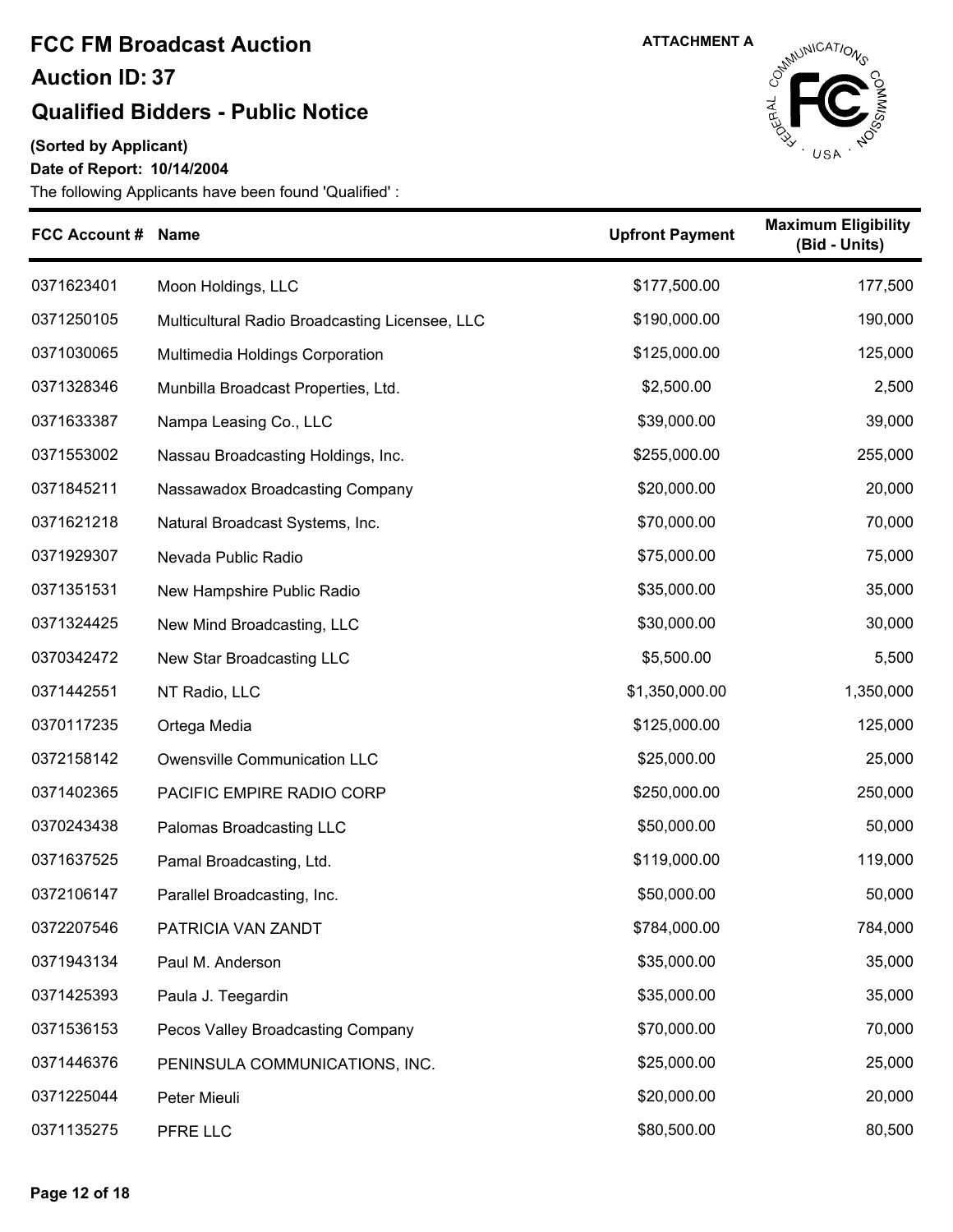### **Qualified Bidders - Public Notice**

**(Sorted by Applicant)**

**Date of Report: 10/14/2004**



| <b>FCC Account #</b> | <b>Name</b>                             | <b>Upfront Payment</b> | <b>Maximum Eligibility</b><br>(Bid - Units) |
|----------------------|-----------------------------------------|------------------------|---------------------------------------------|
| 0371145007           | Philip K. Moore                         | \$7,500.00             | 7,500                                       |
| 0371518074           | <b>Pilot Communications</b>             | \$300,000.00           | 300,000                                     |
| 0371032013           | Platte River Radio, Inc.                | \$125,000.00           | 125,000                                     |
| 0371411248           | Positive Radio, LLC                     | \$70,000.00            | 70,000                                      |
| 0371737527           | Powell Broadcasting Company, Inc.       | \$15,000.00            | 15,000                                      |
| 0372036327           | Premier Broadcasters, Inc.              | \$50,000.00            | 50,000                                      |
| 0371647156           | Preston M. Pollack                      | \$91,500.00            | 91,500                                      |
| 0371146441           | ProActive Communications, Inc.          | \$190,000.00           | 190,000                                     |
| 0371748233           | Programmers Broadcasting, Inc.          | \$180,000.00           | 180,000                                     |
| 0371807238           | Qantum of Cape Cod License Company, LLC | \$90,000.00            | 90,000                                      |
| 0371340127           | R-S BROADCASTING COMPANY                | \$37,500.00            | 37,500                                      |
| 0371600315           | Radick Construction, Inc.               | \$21,500.00            | 21,500                                      |
| 0371722118           | Radio Bilingüe, Inc.                    | \$160,000.00           | 160,000                                     |
| 0372340002           | Radio Club *                            | \$55,000.00            | 55,000                                      |
| 0371133176           | Radio Dos Manos                         | \$165,000.00           | 165,000                                     |
| 0371945352           | Radio Layne, LLC                        | \$20,000.00            | 20,000                                      |
| 0371412567           | Radio Millenium LLC                     | \$7,500.00             | 7,500                                       |
| 0371513013           | Radio One, Inc.                         | \$1,387,500.00         | 1,387,500                                   |
| 0371246186           | Radio Ranch, Ltd.                       | \$87,500.00            | 87,500                                      |
| 0371623541           | Radioactive, LLC                        | \$1,236,500.00         | 1,236,500                                   |
| 0371300266           | Randolph L. Zimin                       | \$1,500.00             | 1,500                                       |
| 0371146236           | Rare Air of Charleston, LLC             | \$50,000.00            | 50,000                                      |
| 0371542252           | Ray Broadcasting, Inc.                  | \$25,000.00            | 25,000                                      |
| 0371612317           | Raymond Firment                         | \$1,600.00             | 1,600                                       |
| 0371458148           | <b>RAYMOND SIMES</b>                    | \$75,000.00            | 75,000                                      |
| 0371614214           | Reach Communications, Inc.              | \$45,000.00            | 45,000                                      |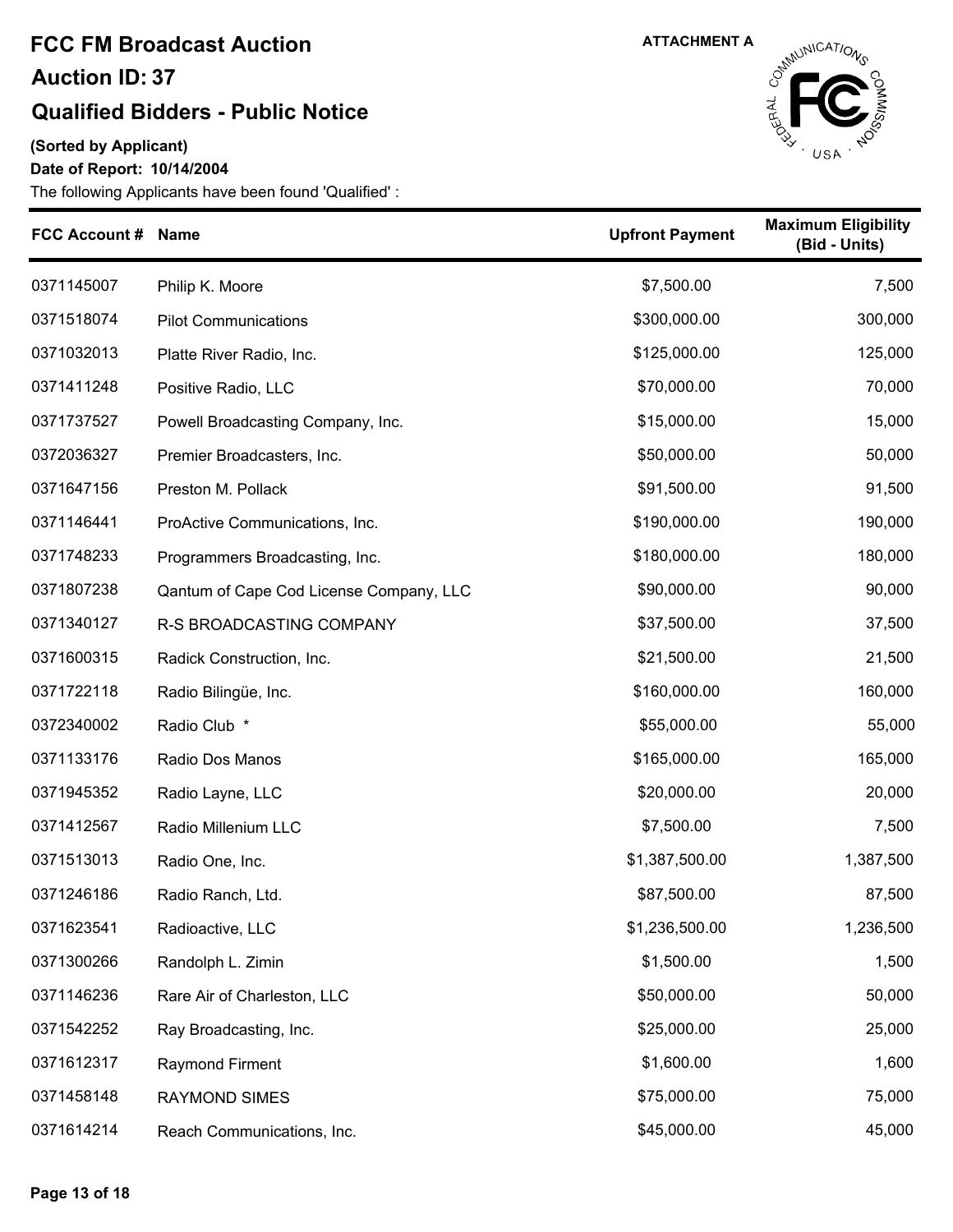#### **Qualified Bidders - Public Notice**

**(Sorted by Applicant)**

**Date of Report: 10/14/2004**



| <b>FCC Account # Name</b> |                                             | <b>Upfront Payment</b> | <b>Maximum Eligibility</b><br>(Bid - Units) |
|---------------------------|---------------------------------------------|------------------------|---------------------------------------------|
| 0371341134                | Relevant Media, Inc.                        | \$10,000.00            | 10,000                                      |
| 0371414359                | Results Broadcasting of Iron Mountain, Inc. | \$35,000.00            | 35,000                                      |
| 0371751036                | Rhattigan Broadcasting (Texas). LP          | \$60,000.00            | 60,000                                      |
| 0371420127                | Richard W. Myers                            | \$2,500.00             | 2,500                                       |
| 0371944221                | Robert Augsburg                             | \$2,500.00             | 2,500                                       |
| 0371301024                | Robert Bryson                               | \$2,500.00             | 2,500                                       |
| 0371506555                | Robin Rothschild                            | \$1,500.00             | 1,500                                       |
| 0371245189                | <b>Rocket Radio Corporation</b>             | \$106,500.00           | 106,500                                     |
| 0371612198                | Ronald L. Kocher                            | \$20,000.00            | 20,000                                      |
| 0371612284                | Roosevelt Gremillion                        | \$25,000.00            | 25,000                                      |
| 0371259336                | Rose Communications                         | \$55,000.00            | 55,000                                      |
| 0371238495                | Rose Communications, LLC                    | \$76,500.00            | 76,500                                      |
| 0371902104                | Roser Communications Network, Inc.          | \$2,500.00             | 2,500                                       |
| 0371554121                | ROY T. BERGOLD, JR.                         | \$15,000.00            | 15,000                                      |
| 0371738067                | RS Media, LLC                               | \$90,000.00            | 90,000                                      |
| 0371337458                | Ruby Radio Corporation                      | \$60,000.00            | 60,000                                      |
| 0371858204                | <b>RuDex Broadcasting Limited</b>           | \$26,500.00            | 26,500                                      |
| 0371142427                | <b>Rule Communications</b>                  | \$39,000.00            | 39,000                                      |
| 0372319309                | Sacred Heart Radio, Inc.                    | \$105,000.00           | 105,000                                     |
| 0371201597                | Saga Communications of Iowa, LLC            | \$75,000.00            | 75,000                                      |
| 0371633393                | Sage-Com, Inc.                              | \$35,000.00            | 35,000                                      |
| 0372232422                | Salvador Ceja                               | \$185,500.00           | 185,500                                     |
| 0371036145                | Samuel Franklin Vale                        | \$35,000.00            | 35,000                                      |
| 0372122131                | Sandyworld, Inc                             | \$1,500.00             | 1,500                                       |
| 0371351413                | Sanford Cohen                               | \$14,000.00            | 14,000                                      |
| 0371727010                | Sanpete County Broadcasting Co.             | \$26,500.00            | 26,500                                      |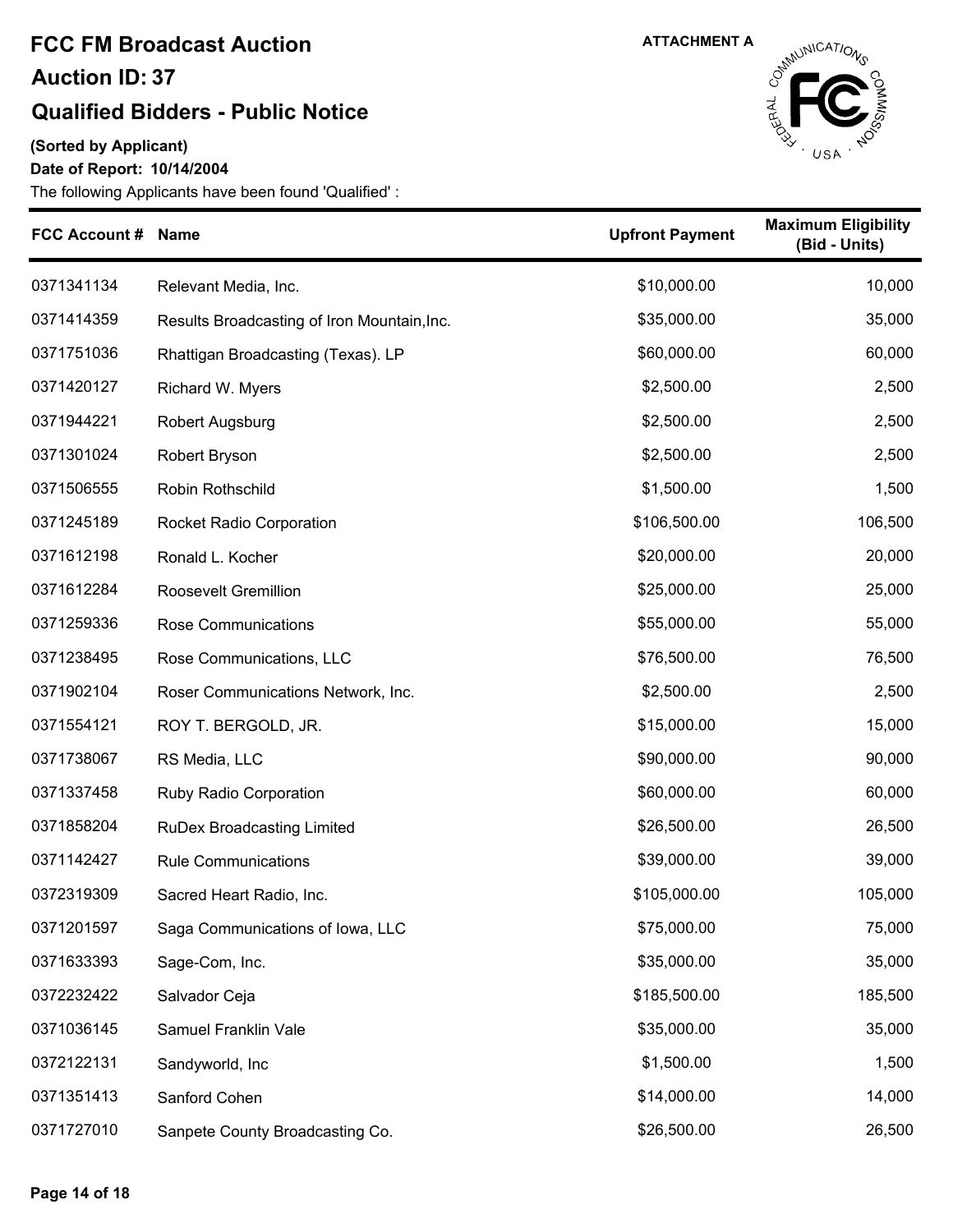### **Qualified Bidders - Public Notice**

**(Sorted by Applicant)**

#### **Date of Report: 10/14/2004**



| FCC Account # Name |                                          | <b>Upfront Payment</b> | <b>Maximum Eligibility</b><br>(Bid - Units) |
|--------------------|------------------------------------------|------------------------|---------------------------------------------|
| 0371653065         | <b>Schuyler Broadcasting Corporation</b> | \$20,000.00            | 20,000                                      |
| 0371706452         | Scott Mikovch                            | \$12,000.00            | 12,000                                      |
| 0371600589         | Searcy Broadcasting, Inc.                | \$100,000.00           | 100,000                                     |
| 0371332456         | Sebago Broadcasting Company, LLC         | \$200,000.00           | 200,000                                     |
| 0371716581         | Shamrock Communications, Inc.            | \$810,000.00           | 810,000                                     |
| 0371733409         | Sheila Callahan & Friends, Inc.          | \$135,000.00           | 135,000                                     |
| 0371705443         | Sierra H Broadcasting, Inc.              | \$15,000.00            | 15,000                                      |
| 0371905112         | Simon T                                  | \$50,000.00            | 50,000                                      |
| 0370240368         | Skywest Media L.L.C.                     | \$120,000.00           | 120,000                                     |
| 0371140576         | Smoke and Mirrors, LLC                   | \$37,500.00            | 37,500                                      |
| 0371213353         | South Seas Broadcating, Inc.             | \$35,500.00            | 35,500                                      |
| 0371636069         | South Sound Broadcasting, LLC            | \$50,000.00            | 50,000                                      |
| 0372016048         | Southern Minnesota Catholic Radio        | \$95,000.00            | 95,000                                      |
| 0371312095         | Southlink Broadcasting                   | \$35,000.00            | 35,000                                      |
| 0371145407         | Southwest Broadcasting, Inc.             | \$35,000.00            | 35,000                                      |
| 0371810085         | SPEARMAN PROPERTIES, LLC                 | \$10,000.00            | 10,000                                      |
| 0371559526         | SSR Communications, Inc.                 | \$20,000.00            | 20,000                                      |
| 0372111526         | St. Michael Radio                        | \$95,000.00            | 95,000                                      |
| 0370929463         | St. Vincent de Paul Parish, Inc.         | \$5,000.00             | 5,000                                       |
| 0371050537         | <b>STARadio Corporation</b>              | \$95,000.00            | 95,000                                      |
| 0371638136         | Starboard Media Foundation, Inc.         | \$165,000.00           | 165,000                                     |
| 0371620376         | <b>Starfire Opportunities LLC</b>        | \$250,000.00           | 250,000                                     |
| 0371603097         | Steven R. Bartholomew                    | \$50,000.00            | 50,000                                      |
| 0371142466         | <b>Storefront Television</b>             | \$70,000.00            | 70,000                                      |
| 0371704203         | Strattan Broadcasting, Inc.              | \$35,000.00            | 35,000                                      |
| 0371551069         | Styles Media Group, LLC                  | \$15,000.00            | 15,000                                      |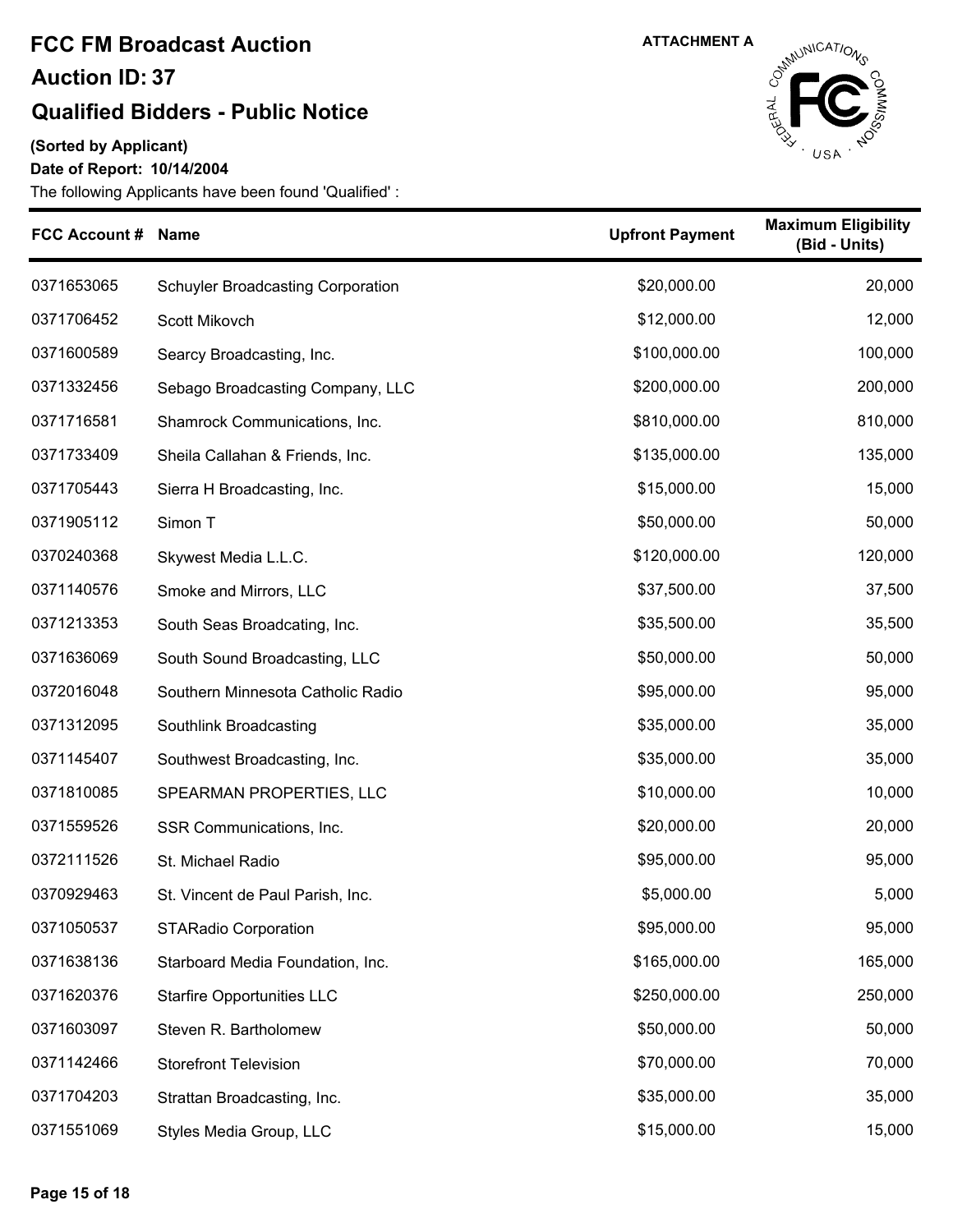### **Qualified Bidders - Public Notice**

**(Sorted by Applicant)**

**Date of Report: 10/14/2004**



| <b>FCC Account #</b> | <b>Name</b>                       | <b>Upfront Payment</b> | <b>Maximum Eligibility</b><br>(Bid - Units) |
|----------------------|-----------------------------------|------------------------|---------------------------------------------|
| 0372158313           | Summit Media Broadcasting LLC     | \$25,000.00            | 25,000                                      |
| 0371434521           | SUNBELT BROADCASTING CORP         | \$35,000.00            | 35,000                                      |
| 0371739164           | Sungilt Corporation, Inc.         | \$543,750.00           | 543,750                                     |
| 0371124172           | SUNNY BROADCASTING, G.P.          | \$25,000.00            | 25,000                                      |
| 0371321234           | Susan Clinton                     | \$25,000.00            | 25,000                                      |
| 0371537238           | Synergy Media, Inc.               | \$35,000.00            | 35,000                                      |
| 0372028319           | <b>T&amp;T</b>                    | \$2,500.00             | 2,500                                       |
| 0371706531           | Talkline Communications, Inc.     | \$50,000.00            | 50,000                                      |
| 0371323523           | Tammy L. Pearce                   | \$75,000.00            | 75,000                                      |
| 0371834497           | <b>TBC Communications</b>         | \$1,500.00             | 1,500                                       |
| 0371144092           | Tejas Broadcasting, LLP           | \$50,000.00            | 50,000                                      |
| 0371924175           | TeleSouth Communications, Inc.    | \$335,000.00           | 335,000                                     |
| 0372121013           | Tenn-Vol Corp.                    | \$10,000.00            | 10,000                                      |
| 0371140146           | Texoma Broadcasting, Inc          | \$20,000.00            | 20,000                                      |
| 0371056127           | The Flack Broadcasting Group, LLC | \$2,500.00             | 2,500                                       |
| 0371143462           | The Scranton Times, L.P.          | \$50,000.00            | 50,000                                      |
| 0371352261           | The WBEZ Alliance, Inc.           | \$70,000.00            | 70,000                                      |
| 0371515256           | Thomas L. Whitlock                | \$25,000.00            | 25,000                                      |
| 0372004368           | Thomas M. Eells                   | \$60,000.00            | 60,000                                      |
| 0372100091           | <b>Thomas Wilson</b>              | \$5,000.00             | 5,000                                       |
| 0371916028           | <b>Timothy Brown</b>              | \$4,000.00             | 4,000                                       |
| 0371314068           | Tin Can Communications, LLC       | \$2,500.00             | 2,500                                       |
| 0371331207           | <b>Todd DeNeui</b>                | \$600,000.00           | 600,000                                     |
| 0372224345           | Track 1 Media of Sterling, LLC    | \$40,000.00            | 40,000                                      |
| 0371625166           | <b>Trade Media Corporation</b>    | \$4,000.00             | 4,000                                       |
| 0372156379           | Tree-O Radio                      | \$2,500.00             | 2,500                                       |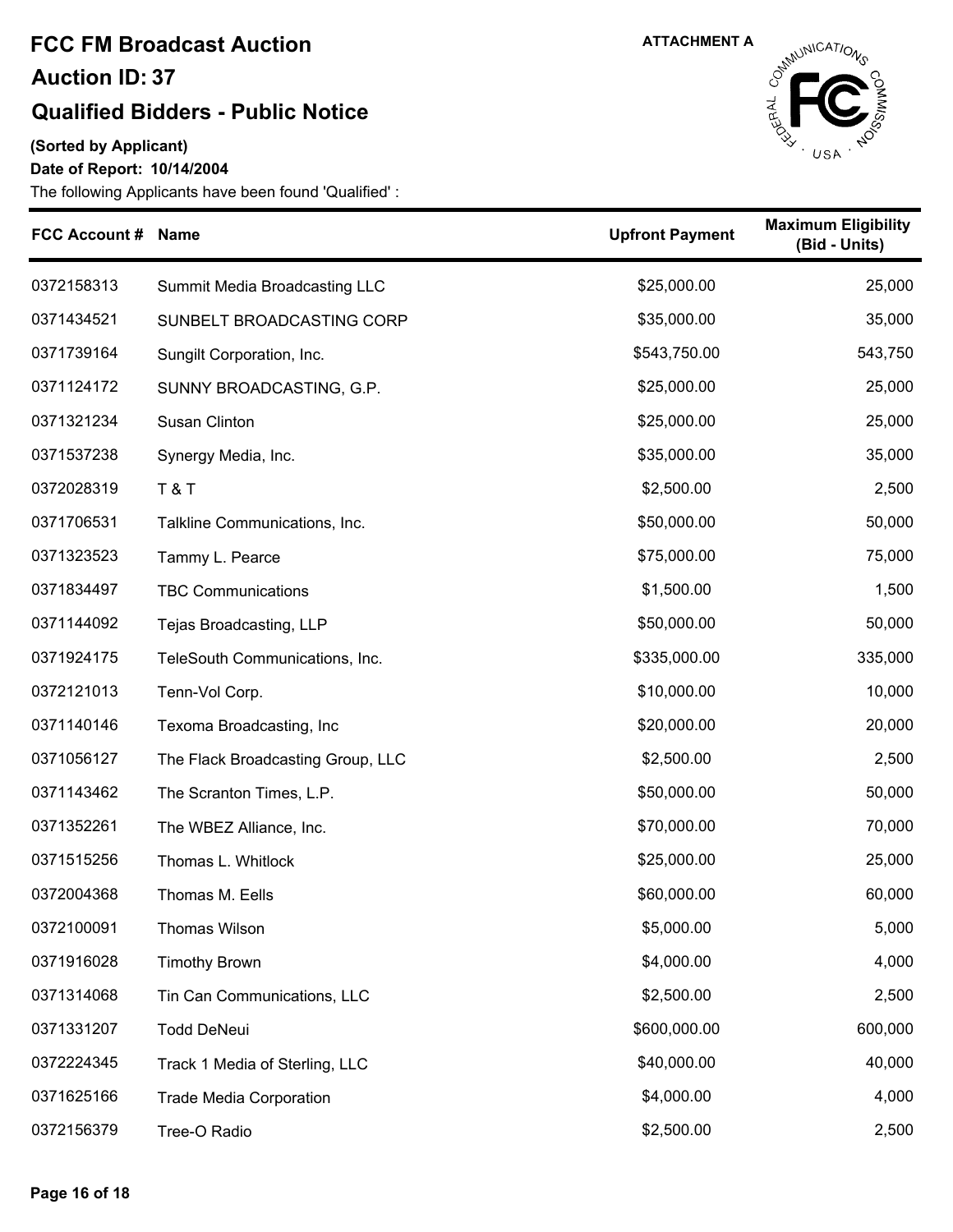### **Qualified Bidders - Public Notice**

**(Sorted by Applicant)**

**Date of Report: 10/14/2004**



| FCC Account # Name |                                               | <b>Upfront Payment</b> | <b>Maximum Eligibility</b><br>(Bid - Units) |
|--------------------|-----------------------------------------------|------------------------|---------------------------------------------|
| 0370945027         | <b>Troy Unruh</b>                             | \$200,000.00           | 200,000                                     |
| 0371459244         | TURQUOISE BROADCASTING CO. LLC                | \$4,000.00             | 4,000                                       |
| 0371728557         | Twenty-One Sound Communications, Inc.         | \$15,000.00            | 15,000                                      |
| 0370044268         | TWO HEARTS COMMUNICATIONS, LLC                | \$26,500.00            | 26,500                                      |
| 0371222443         | TWP, Inc.                                     | \$10,000.00            | 10,000                                      |
| 0371335588         | United States CP, LLC                         | \$464,500.00           | 464,500                                     |
| 0371625312         | University Of Massachusetts                   | \$90,000.00            | 90,000                                      |
| 0371719045         | V-Teck Communications, Inc.                   | \$50,000.00            | 50,000                                      |
| 0370911198         | Valley Broadcasting, Inc.                     | \$67,500.00            | 67,500                                      |
| 0371544399         | Vermont Broadcast Associates, Inc.            | \$160,000.00           | 160,000                                     |
| 0371332061         | Vermont Public Radio                          | \$160,000.00           | 160,000                                     |
| 0371243009         | Vernon R. Baldwin, Inc.                       | \$100,000.00           | 100,000                                     |
| 0371405198         | Virle' Communications, Inc.                   | \$20,000.00            | 20,000                                      |
| 0372014526         | Visionary Related Entertainment LLC           | \$1,275,000.00         | 1,275,000                                   |
| 0371530452         | <b>Wagonwheel Communications Corporation</b>  | \$105,000.00           | 105,000                                     |
| 0371806195         | WALLOWA VALLEY RADIO BROADCASTING CORP        | \$7,500.00             | 7,500                                       |
| 0371624038         | Walton Stations - New Mexico, Inc.            | \$50,000.00            | 50,000                                      |
| 0371035057         | Warga Broadcasting, L.L.C.                    | \$200,000.00           | 200,000                                     |
| 0371534514         | Wayne L. Heeren                               | \$3,000.00             | 3,000                                       |
| 0371134502         | Wednesday RadioWorks, Ltd.                    | \$1,000,000.00         | 1,000,000                                   |
| 0371138478         | Wennes Communication Stations, Inc.           | \$25,000.00            | 25,000                                      |
| 0371348493         | West Virginia Radio Corporation of Clarksburg | \$90,000.00            | 90,000                                      |
| 0372108512         | West Waves, Inc.                              | \$65,000.00            | 65,000                                      |
| 0371638557         | Westend Radio, LLC                            | \$35,000.00            | 35,000                                      |
| 0371718577         | <b>Western Slope Communications</b>           | \$55,000.00            | 55,000                                      |
| 0371358445         | Western South Dakota Broadcasting, LLC        | \$90,000.00            | 90,000                                      |